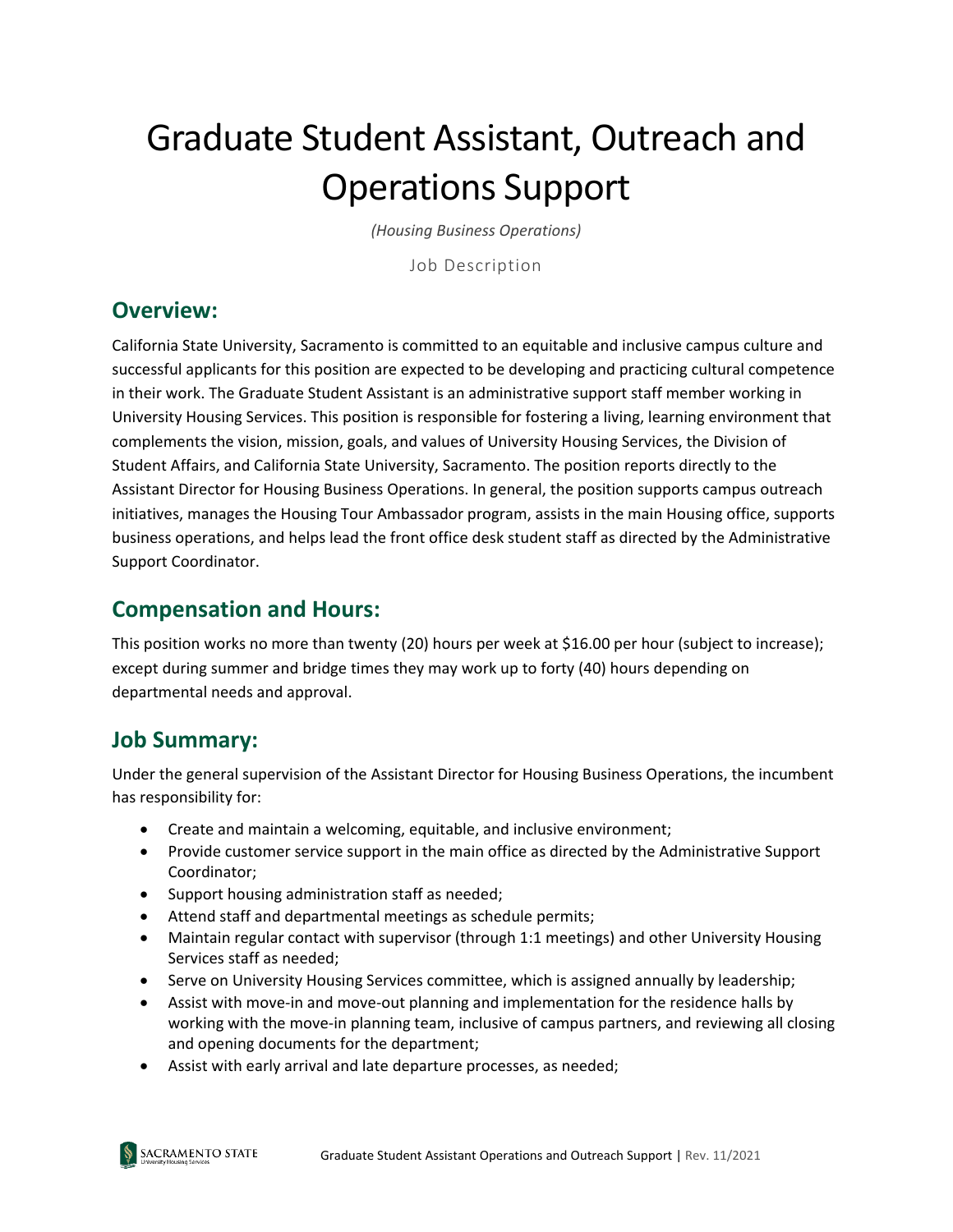- Coordinate all on-campus housing tours for North Village, both in-person and guided zoom tours, for the academic year and the summer;
- Oversee the North Village tour room(s), inclusive of maintaining upkeep and decoration materials;
- Hire, train, schedule, supervise, and evaluate Housing Tour Ambassadors while overseeing the Ambassador program to ensure we have adequate tour coverage;
- Coordinate campus outreach events, including Future Hornet Day, Open House, and Yield Events;
- Present on-campus housing information at Admissions and Outreaches events, IPGE Orientations in August and January, Athletics, and other campus departments in collaboration with Hornet Commons staff;
- Coordinate Orientation events including tabling, tours, and overnight programs;
- Assist with the implementation of Emergency Housing program, inclusive of student communication, inventory of room materials, and move-in and move-out processes;
- Maintain University Housing Services office supply inventory and order supplies;
- Update departmental roster and communicate updates to the department;
- Assist Administrative Support Coordinator with staff apparel orders and distribution;
- Coordinate departmental sign-ups for Out of the Darkness walks, 5K Runs, etc.;
- Supports Assistant Director of Housing Business Operations with administrative tasks related to a variety of housing business operations including student payment plan or deferment follow-up and overdue balance outreach;
- Manage a budget for student staff hours and other Housing Business Operations related budget items;
- Serve as a resource person for students and staff;
- Limited academic advising of students during the spring semester based on supervisor's approval;
- Develop and implement housing programs and procedures on an as needed to improve services;
- Responsible for managing time and establishing work priorities;
- Abide, interpret, and enforce university policies, procedures, and regulations;
- Attend departmental and/or student staff trainings and development;
- Other duties as assigned by the supervisor.

The intent is to renew this position each year based on performance, departmental need, available funding, and positive academic/disciplinary standing.

## **Required Qualifications:**

- Must be in good disciplinary standing with the University when appointed and for the duration of the employment period,
- Must be in good academic standing (minimum cumulative GPA of 3.0 and for each semester while employed);
- Must be enrolled in at least three (3) units each semester at CSU, Sacramento while employed.
- Enrolled in a graduate program at Sacramento State;
- Ability to work a flexible schedule, including evenings and weekends;
- Excellent communication, administrative, organizational, and customer service skills;
- Ability to work in a diverse environment with college students, parents, and guardians;
- Self-motivated and able to work independently with nominal supervision